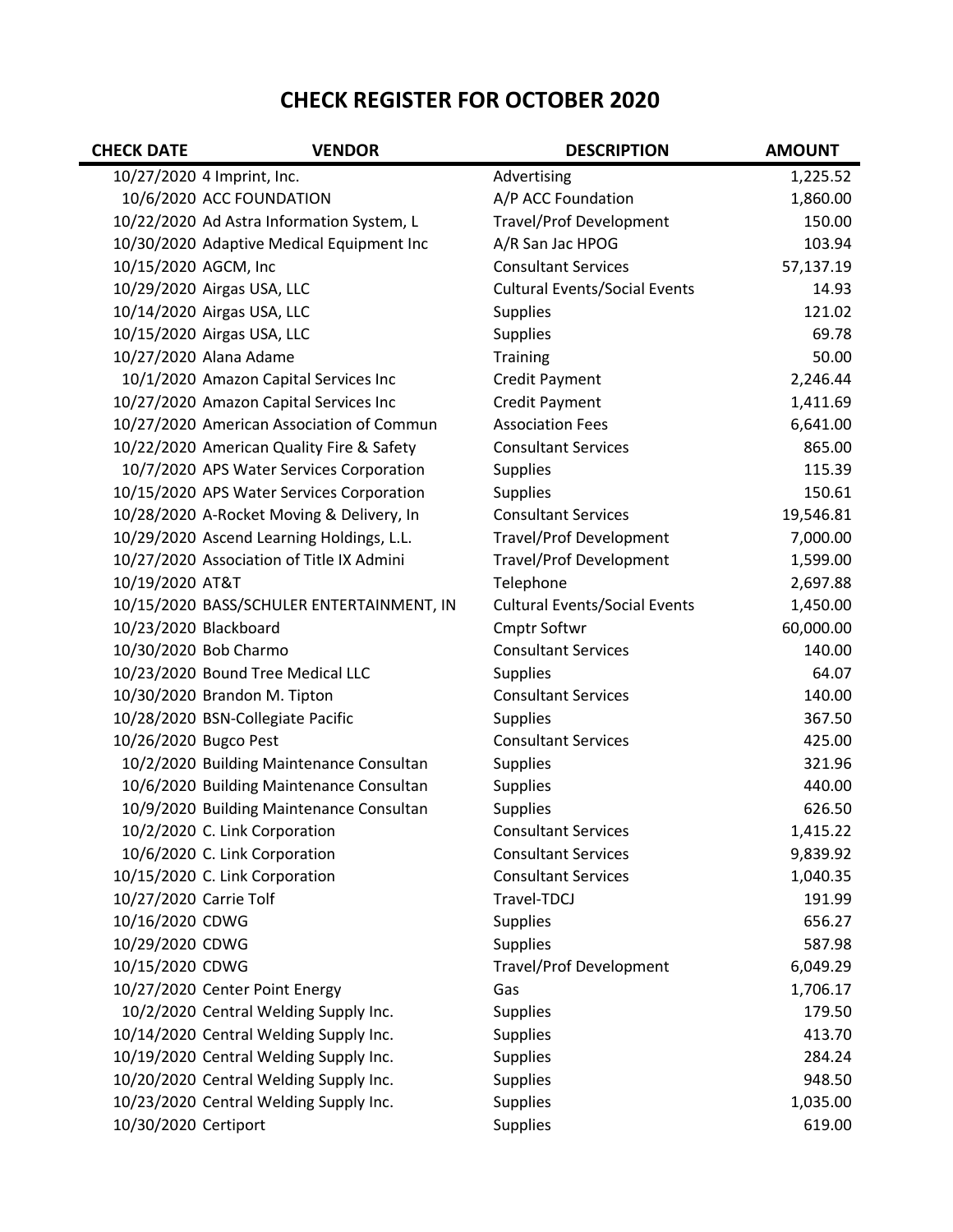|                        | 10/1/2020 Chad Rogers                     | <b>Supplies</b>                      | 1,000.00  |
|------------------------|-------------------------------------------|--------------------------------------|-----------|
|                        | 10/6/2020 Chef Works                      | Miscellaneous                        | 844.91    |
|                        | 10/6/2020 Cintas Corporation No 2         | <b>Supplies</b>                      | 192.83    |
|                        | 10/7/2020 Cintas Corporation No 2         | <b>Supplies</b>                      | 66.67     |
|                        | 10/19/2020 Cintas Corporation No 2        | <b>Supplies</b>                      | 66.67     |
|                        | 10/23/2020 Cintas Corporation No 2        | <b>Supplies</b>                      | 136.25    |
|                        | 10/28/2020 Cintas Corporation No 2        | <b>Supplies</b>                      | 38.10     |
| 10/23/2020 Citibank    |                                           | Credit Card Payment                  | 23,230.77 |
|                        | 10/7/2020 City of Alvin                   | Water/Sewg/Trash                     | 9,287.20  |
|                        | 10/27/2020 Comcast Business               | Equip Maint/Rentl                    | 2,312.08  |
| 10/14/2020 Cop Stop    |                                           | <b>Supplies</b>                      | 14.00     |
|                        | 10/9/2020 Corporate Risk Holdings III, I  | Personnel Actions/Other              | 440.50    |
|                        | 10/19/2020 Council for Advancement and Su | <b>Association Fees</b>              | 1,560.00  |
|                        | 10/22/2020 Data Blocks                    | <b>Cmptr Softwr</b>                  | 399.00    |
|                        | 10/16/2020 Datavox, Inc.                  | Telephone                            | 23,138.26 |
|                        | 10/27/2020 David A Kelly                  | <b>Cultural Events/Social Events</b> | 2,700.00  |
|                        | 10/30/2020 David Mercier                  | <b>Consultant Services</b>           | 140.00    |
|                        | 10/28/2020 David Mustain                  | Travel-TDCJ                          | 265.65    |
|                        | 10/20/2020 dba Area Safe & Lock           | <b>Supplies</b>                      | 686.00    |
|                        | 10/23/2020 dba Area Safe & Lock           | <b>Supplies</b>                      | 474.50    |
|                        | 10/23/2020 Deep East Texas Self Insurance | <b>Workers Comp</b>                  | 35,981.25 |
|                        | 10/9/2020 Dell Marketing LP               | <b>Supplies</b>                      | 75.99     |
| 10/27/2020 Dexis, LLC  |                                           | Equip Maint/Rentl                    | 3,898.00  |
|                        | 10/19/2020 Earthwise Environmental Inc    | <b>Consultant Services</b>           | 738.00    |
|                        | 10/15/2020 EBSCO Industries, Inc. DBA EBS | Library-Database Subscriptions       | 5,700.00  |
|                        | 10/16/2020 Elizabeth McLane               | <b>Supplies</b>                      | 47.49     |
|                        | 10/14/2020 Elliott Electric Supply Inc    | <b>Supplies</b>                      | 510.02    |
|                        | 10/22/2020 Elliott Electric Supply Inc    | <b>Supplies</b>                      | 533.05    |
|                        | 10/6/2020 Emmersion Learning, Inc.        | <b>Supplies</b>                      | 375.00    |
|                        | 10/30/2020 Evan R. Press                  | <b>Consultant Services</b>           | 140.00    |
| 10/19/2020 Examity Inc |                                           | <b>Supplies</b>                      | 550.00    |
|                        | 10/6/2020 F. A. Davis Company             | <b>New Books</b>                     | 1,439.20  |
|                        | 10/16/2020 Fastenal Company               | <b>Supplies</b>                      | 1,051.00  |
|                        | 10/22/2020 Fastenal Company               | <b>Supplies</b>                      | 312.90    |
|                        | 10/28/2020 Fastenal Company               | <b>Supplies</b>                      | 1,410.96  |
|                        | 10/7/2020 Federal Express                 | Freight                              | 130.94    |
|                        | 10/28/2020 Flinn Scientific               | <b>Supplies</b>                      | 183.44    |
|                        | 10/28/2020 Frontier Forklifts and Service | Equipment                            | 9,075.00  |
|                        | 10/20/2020 Gabriel Solis                  | <b>Supplies</b>                      | 162.50    |
|                        | 10/9/2020 Galveston County Daily News     | Advert/Recruitng                     | 272.08    |
|                        | 10/29/2020 GatesAir Inc                   | <b>Supplies</b>                      | 1,700.86  |
|                        | 10/2/2020 GE Healthcare                   | Equipment                            | 1,698.80  |
|                        | 10/14/2020 Gill's Small Engine Sales      | <b>Supplies</b>                      | 3,219.97  |
|                        | 10/22/2020 Global Equipment Company Inc.  | <b>Supplies</b>                      | 383.80    |
|                        | 10/20/2020 GradCast.com LLC               | <b>Cmptr Softwr</b>                  | 5,956.00  |
| 10/23/2020 Grainger    |                                           | <b>Supplies</b>                      | 12.31     |
|                        | 10/2/2020 Harris County Treasurer         | <b>Consultant Services</b>           | 688.50    |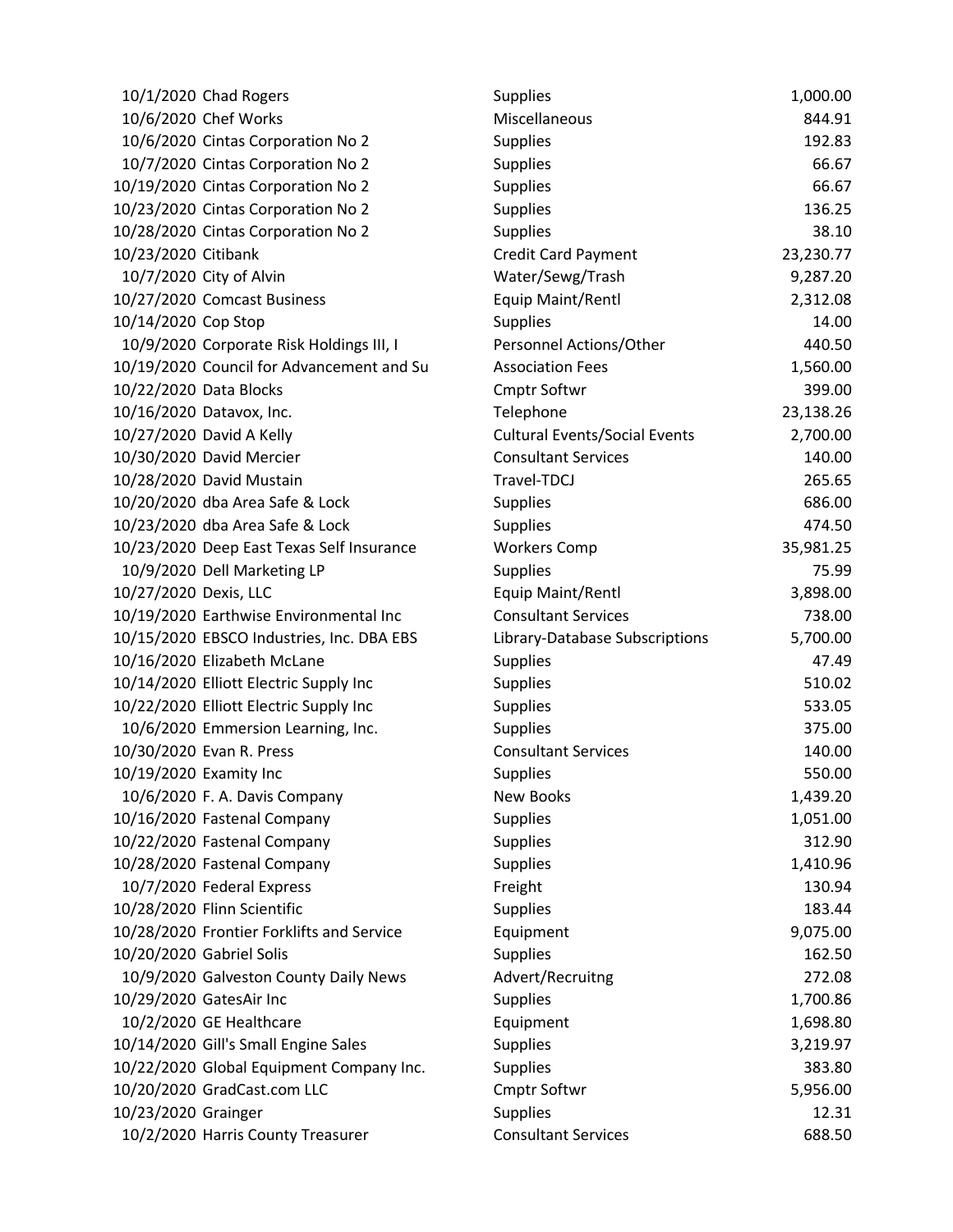10/27/2020 Heritage-Crystal Clean, LLC 10/6/2020 Higher Education Data Sharing 10/22/2020 Higher Education Data Sharing 10/9/2020 Home Depot 10/26/2020 Huntington Oaks Apartments 10/26/2020 Huntington Oaks Apartments 10/22/2020 Industrial Materials Corp. 10/14/2020 Ingram Book Company 10/6/2020 JD Palatine, LLC 10/22/2020 Jerri Torres-Farmer 10/28/2020 Jerri Torres-Farmer 10/26/2020 Kathleen E. Sommers 10/26/2020 Kenton Apartments 10/26/2020 Kenton Apartments 10/22/2020 Kirstin Whitmire  $10/9/2020$  Lab Resources 10/15/2020 Lange Mechanical Services, LP 10/20/2020 Lee Oil Company 10/29/2020 Let Me Learn 10/19/2020 LexisNexis Matthew Bender 10/26/2020 Meadow Park Apartments 10/26/2020 Meadow Park Apartments 10/26/2020 Meadow Park Apartments 10/9/2020 MGM Turf Inc. 10/6/2020 Micronet Technology, Inc. 10/15/2020 Micronet Technology, Inc. 10/20/2020 Micronet Technology, Inc. 10/28/2020 Micronet Technology, Inc. 10/6/2020 MPS-Accounts Receivable 10/23/2020 Ms. Carole L. Hallows 10/23/2020 Mvap Medical Supplies Inc 10/6/2020 National Association of Studen 10/26/2020 Newport Oaks Apartments 10/30/2020 NurseTim, Inc. 10/14/2020 Office Depot Business Services 10/15/2020 Office Depot Business Services 10/6/2020 Oracle America Inc 10/27/2020 Oracle America Inc 10/9/2020 O'Reilly Auto Parts 10/20/2020 OSC Holdings, LLC DBA O'Donnel 10/14/2020 Overhead Door Company of Houst  $10/6/2020$  Packaging Works, LLC 10/7/2020 PartnerShip, LLC 10/14/2020 Pasadena Sporting Goods 10/28/2020 PCCare, Inc. DBA Square3 10/6/2020 Pianos From Party Animals 10/22/2020 Pianos From Party Animals

| Supplies-TDCJ                  | 746.40       |
|--------------------------------|--------------|
| <b>Supplies</b>                | 500.00       |
| <b>Supplies</b>                | 3,000.00     |
| <b>Supplies</b>                | 1,485.66     |
| <b>Athletic Housing</b>        | 600.00       |
| <b>Athletic Housing</b>        | 950.00       |
| Supplies                       | 1,743.00     |
| <b>New Books</b>               | 110.50       |
| Personnel Actions/Other        | 10.50        |
| <b>Supplies</b>                | 100.00       |
| <b>Supplies</b>                | 50.00        |
| <b>Consultant Services</b>     | 975.00       |
| <b>Athletic Housing</b>        | 1,200.00     |
| <b>Athletic Housing</b>        | 600.00       |
| <b>Travel/Prof Development</b> | 8.51         |
| <b>Cmptr Softwr</b>            | 4,900.00     |
| <b>Consultant Services</b>     | 2,107.41     |
| Fuel                           | 377.20       |
| <b>Cmptr Softwr</b>            | 750.00       |
| Library-Database Subscriptions | 3,612.00     |
| <b>Athletic Housing</b>        | 1,200.00     |
| <b>Athletic Housing</b>        | 1,200.00     |
| <b>Athletic Housing</b>        | 900.00       |
| <b>Supplies</b>                | 450.00       |
| <b>Consultant Services</b>     | 225.00       |
| <b>Consultant Services</b>     | 795.00       |
| <b>Supplies</b>                | 312.00       |
| <b>Supplies</b>                | 288.00       |
| <b>New Books</b>               | 225.00       |
| Supplies                       | 11.49        |
| Supplies                       | 423.65       |
| <b>Supplies</b>                | 624.00       |
| <b>Athletic Housing</b>        | 300.00       |
| <b>Travel/Prof Development</b> | 799.00       |
| <b>Credit Payment</b>          | 4,698.19     |
| <b>Supplies</b>                | 12,398.10    |
| <b>Cmptr Softwr</b>            | 200.00       |
| <b>Cmptr Softwr</b>            | 100.00       |
| <b>Supplies</b>                | 1,081.00     |
| <b>Consultant Services</b>     | 1,578,251.32 |
| <b>Consultant Services</b>     | 206.00       |
| <b>Supplies</b>                | 2,113.60     |
| Freight                        | 655.32       |
| <b>Supplies</b>                | 1,284.90     |
| <b>Cmptr Softwr</b>            | 8,208.00     |
| <b>Consultant Services</b>     | 870.00       |
| Equip Maint/Rentl              | 1,390.00     |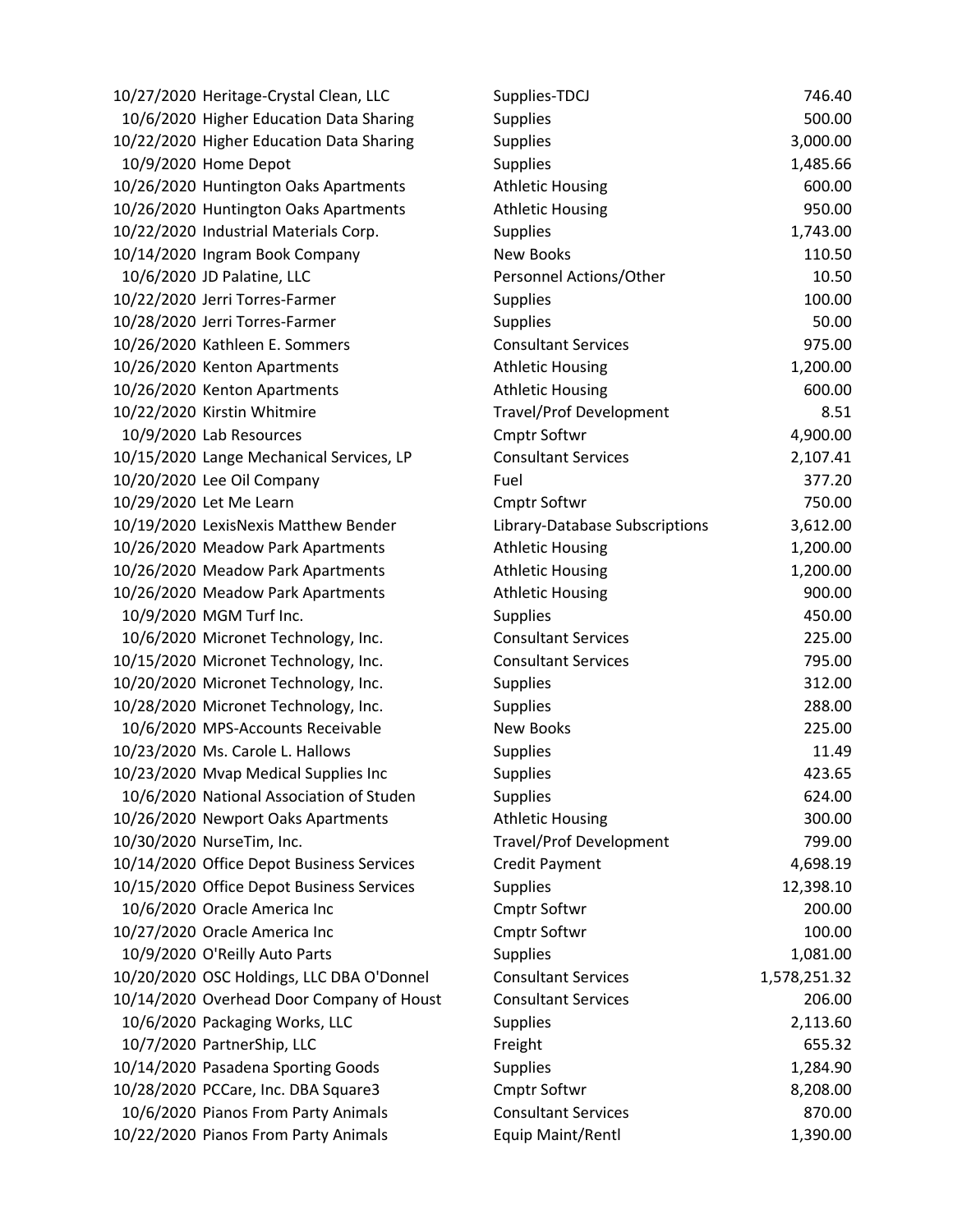|                       | 10/13/2020 Pocket Nurse Enterprises       | Equipment                        | 24,554.05 |
|-----------------------|-------------------------------------------|----------------------------------|-----------|
|                       | 10/2/2020 Pollock Paper Distributors      | <b>Supplies</b>                  | 156.60    |
|                       | 10/6/2020 Pollock Paper Distributors      | <b>Supplies</b>                  | 5,266.41  |
|                       | 10/9/2020 Pollock Paper Distributors      | Supplies                         | 416.48    |
|                       | 10/16/2020 Pollock Paper Distributors     | <b>Supplies</b>                  | 114.10    |
|                       | 10/29/2020 Pollock Paper Distributors     | <b>Supplies</b>                  | 93.96     |
|                       | 10/30/2020 PopSmart Technologies, LLC     | Equipment                        | 550.00    |
|                       | 10/7/2020 Precision Delta Corp            | Supplies                         | 191.00    |
|                       | 10/29/2020 Precision Delta Corp           | <b>Supplies</b>                  | 454.00    |
|                       | 10/7/2020 Premier Home + Hardware + Lumb  | <b>Supplies</b>                  | 86.31     |
|                       | 10/9/2020 Premier Home + Hardware + Lumb  | Supplies                         | 21.99     |
|                       | 10/14/2020 Premier Home + Hardware + Lumb | <b>Supplies</b>                  | 34.28     |
|                       | 10/15/2020 Premier Home + Hardware + Lumb | <b>Supplies</b>                  | 305.29    |
|                       | 10/28/2020 Premier Home + Hardware + Lumb | Supplies                         | 12.98     |
|                       | 10/29/2020 Premier Home + Hardware + Lumb | <b>Supplies</b>                  | 9.42      |
|                       | 10/27/2020 Proenergy Partners Lp          | Gas                              | 1,732.16  |
|                       | 10/15/2020 Public Safety Logos            | <b>Supplies</b>                  | 906.50    |
|                       | 10/19/2020 REGION XIV Athletic Conference | <b>Supplies</b>                  | 1,000.00  |
|                       | 10/19/2020 Respironics, Inc.              | Equip Maint/Rentl                | 30.00     |
|                       | 10/15/2020 Robert Ferrilli LLC            | <b>Consultant Services</b>       | 577.50    |
|                       | 10/23/2020 Robert Ferrilli LLC            | <b>Consultant Services</b>       | 742.50    |
|                       | 10/30/2020 Robert Ferrilli LLC            | <b>Consultant Services</b>       | 288.75    |
|                       | 10/22/2020 Roc Software Systems, Inc.     | <b>Cmptr Softwr</b>              | 1,659.00  |
|                       | 10/23/2020 Rogers, Morris & Grover, L.L.P | <b>Attorney Fees</b>             | 10,392.50 |
|                       | 10/22/2020 Safety Vision                  | <b>Consultant Services</b>       | 442.05    |
|                       | 10/9/2020 Sammi Sanders                   | Supplies                         | 33.48     |
|                       | 10/22/2020 Scott Studies LLC DBA RadioMus | <b>Supplies</b>                  | 3,900.00  |
|                       | 10/9/2020 Screenvision                    | Advert/Recruitng                 | 832.00    |
|                       | 10/28/2020 Screenvision                   | Advert/Recruitng                 | 832.00    |
|                       | 10/22/2020 Shannon Graham                 | <b>Travel/Repetitive Mileage</b> | 111.84    |
|                       | 10/9/2020 Sharestream, LLC DBA Sharestre  | <b>Cmptr Softwr</b>              | 1,500.00  |
|                       | 10/21/2020 Sheila Jones                   | <b>Supplies</b>                  | 65.00     |
|                       | 10/26/2020 Sherwin Williams               | <b>Supplies</b>                  | 264.25    |
|                       | 10/30/2020 Sherwin Williams               | Supplies                         | 97.90     |
|                       | 10/21/2020 Sierra N. Riley                | Supplies                         | 54.00     |
|                       | 10/29/2020 SIRSI Corporation              | Cmptr Softwr                     | 24,188.91 |
|                       | 10/29/2020 Sky Wonder Pyrotechnics Llc    | Equip Maint/Rentl                | 110.00    |
|                       | 10/29/2020 Snap-On Industrial             | Supplies-TDCJ                    | 13,297.06 |
| 10/27/2020 Sparkletts |                                           | <b>Credit Payment</b>            | 221.85    |
|                       | 10/28/2020 Stacey Chambless               | <b>Travel/Prof Development</b>   | 355.36    |
|                       | 10/6/2020 Stanton's Shopping Center       | Fuel                             | 56.00     |
|                       | 10/23/2020 Steeplechase Apartments        | <b>Athletic Housing</b>          | 2,100.00  |
|                       | 10/28/2020 StreamGuys Inc                 | <b>Supplies</b>                  | 2,106.00  |
|                       | 10/15/2020 Strouhal Tire Recapping Plant  | <b>Supplies</b>                  | 40.00     |
|                       | 10/22/2020 Sweetwater Sound               | <b>Supplies</b>                  | 177.00    |
|                       | 10/26/2020 Sweetwater Sound               | <b>Supplies</b>                  | 1,809.00  |
|                       | 10/28/2020 Tableau Software               | Supplies                         | 1,890.00  |